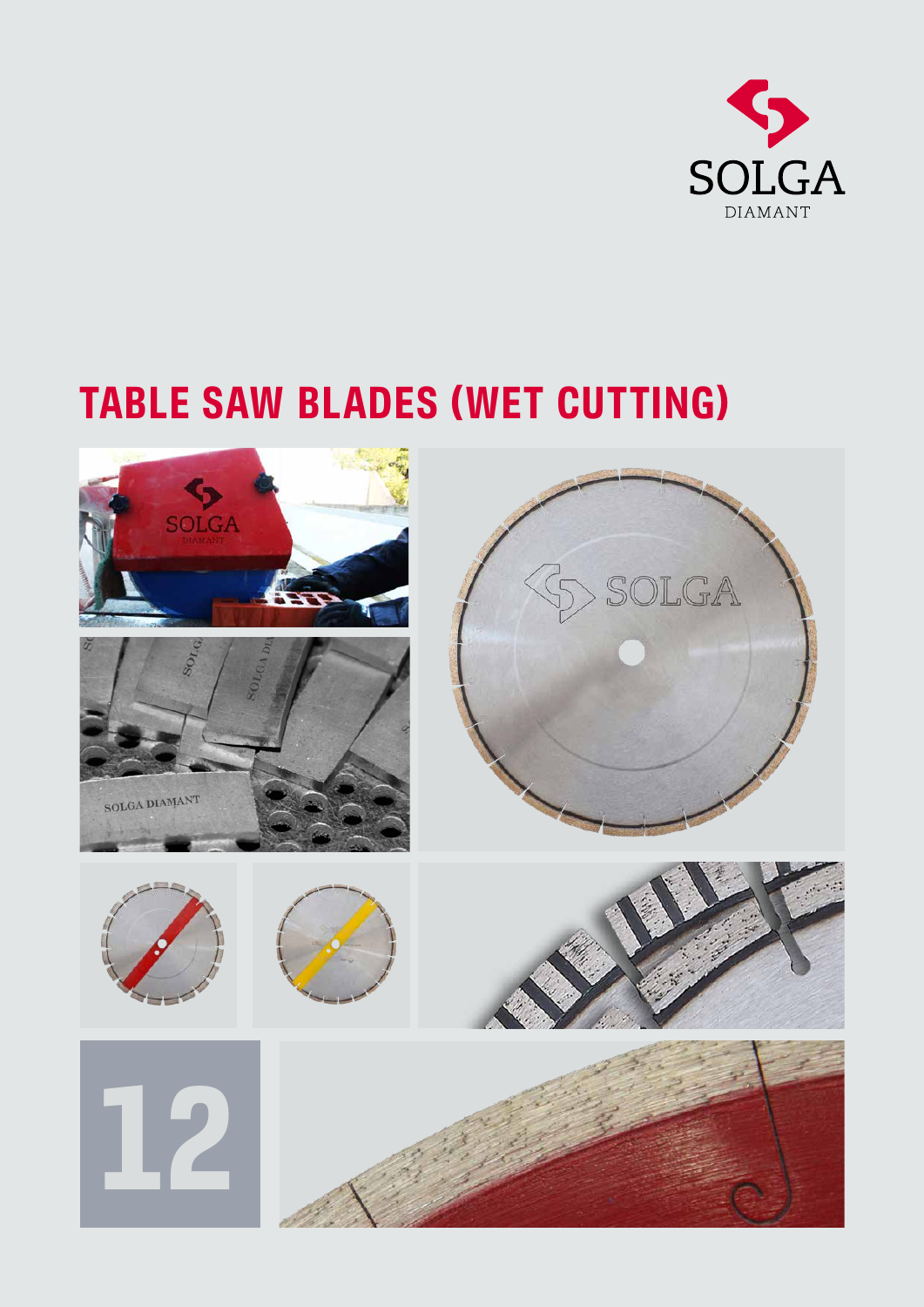# APPLICATIONS

# GEOMETRY & DESIGN OF THE SEGMENT

#### UNIVERSAL USE

The geometry of the segments defines the different applications of the blade, performance or cutting speed.



### LÁSER

H: 8 mm -10 mm: For materials where abrasion requires a straight surface to avoid an additional erosion.



Basic series for non-intensive use. It offers a good performance if it alternates in both hard and abrasive materials.

# **BLUE**

Professional series for calcareous materials. Manufactured with a soft alloy to facilitate the regeneration of diamond.

#### CONTINOUS BAND

alternately, available with straight segment and<br>turbo-laser. Excellent performance/cost relation.

**RECOMENDED** 

**OCASIONAL** 

Series designed for cutting all types of material alternately, available with straight segment and

**DIAMAN** LACC LAR  $BD$  $\mathbb{S}$  $\bullet$  $\bullet$ ●  $\bullet$  $\bullet$  $\bullet$ ◠  $\bullet$ 

Solga Diamant has a wide range of wet cutting bla des for specific materials, differentiated according to the color band.

Solga Diamant has a wide range of table saw blades, designed to cut alternately a huge variety of materials.

Professional series for cutting different materials. Its alternate use on abrasive and hard materials improves cutting quality and increases its performance.

Professional series for cutting hard materials. It has a high concentration of diamond that gives a great cutting power.

Professional series for cutting abrasive materials. Manufactured with a resistant alloy to avoid prema ture wear of the segment by abrasion.

Use the QR code to directly access the digital format of SOLGA DIAMANT catalogs and see

our products in detail.

回然派回

# BLADE CHARACTERISTICS OUR RANGE

# TURBO LÁSER

H: 10mm -15mm: For materials with low abrasion, where the speed and ease are prefered since there is less lateral friction, improving the blade's advance.

#### **SERIES**



# EUROPEAN DESIGN & MANUFACTURING OF DIAMOND TOOLS

SOLGA DIAMANT after more than 50 years in the field of diamond tools, provides a wide range of table saw blades, from blades for low-requirement or professional applications to specific applications.

Our commercial-technical team will provide support to ensure the selection of the best option analyzing the work requirement, type of machine and material to be cut.

#### ORANGE

# YELLOW BAND

#### SPECIAL APPLICATIONS

# BLACK BAND

#### RED BAND

# *COMPACT MATERIALS AND FIBERS* SOFT CERAMICS-TILE VITRIFIED CERAMICS GRES / PORCELAIN GRES EXTRUDED GRES KLINKER / FERROGRES POLYESTER / GLASS FIBER GLASS

 $BC$ 

*CONSTRUCTION*



| <b>ARTIFICIAL STONE</b>                   |                        |
|-------------------------------------------|------------------------|
| <b>SILICIUSN TERRAZZO</b>                 |                        |
| <b>CALCAREOUS TERRAZZO</b>                |                        |
| <b>SILESTONE</b>                          |                        |
| CURED CALCAREOUS CONCRETE                 | <b>Service Service</b> |
| <b>CURED SILICIUS CONCRETE</b>            |                        |
| <b>REINFORCED CONCRETE</b>                |                        |
| <b>CONCRETE: TILE, BLOCK, TUBE, VAULT</b> | <b>Service Service</b> |
| <b>BRICK / CERAMIC TILE</b>               | r.                     |
| <b>TONGUE AND GROOVE</b>                  | <b>Service Service</b> |
| REFRACTORY BRICK 30% ALUMINA              |                        |
| REFRACTORY BRICK 60% ALUMINA              |                        |





# SW

Our color identification system will make it easier to recognize the appropriate blade for each applica - tion. Availability from Ø300 to Ø900 (depending on series)

# GEOMETRY OF THE STEEL CENTER

The selection of the steel center determinates whether the blade is designed to offer a greater perfor mance or finish in the cut. SOLGA has different types of centers to offer the best solution to your needs.



|                             | <b>BC</b> | <b>BC</b>                                                                                                             | LACC |
|-----------------------------|-----------|-----------------------------------------------------------------------------------------------------------------------|------|
| <b>NATURAL STONES</b>       |           |                                                                                                                       |      |
| <b>ALABASTER</b>            |           |                                                                                                                       |      |
| <b>MARBLE / CALCAREOUS</b>  |           | <b>Contract Contract Contract Contract Contract Contract Contract Contract Contract Contract Contract Contract Co</b> |      |
| <b>GRANITE</b>              |           |                                                                                                                       |      |
| <b>SLATE</b>                |           |                                                                                                                       |      |
| <b>BASALT</b>               |           |                                                                                                                       |      |
| <b>CALCAREOUS SANDSTONE</b> |           |                                                                                                                       |      |
| SILICIUS SANDSTONE          |           |                                                                                                                       |      |
| PORPHYDE / PUMICE           |           |                                                                                                                       |      |
| <b>CUARCITE / GNEIS</b>     |           |                                                                                                                       |      |
| <b>CORUNDUM</b>             |           |                                                                                                                       |      |

*Opened notch* The opened notch favors the cutting speed due to the greater attack that occurs on the diamond and

alloy, due to the gap between the segments.



### *Narrow notch* LACC

Notch designed to achieve the best finish in the cut. As segments are close together, we avoid the jump between segments, therefore, chipping is reduced.

Notch designed to increase the performance of the blades. Being smaller the separation between segments, favors its protection and therefore the wear is smaller.





*Continuous band* BC (with / without laser cut) Notch designed for cutting delicate materials where the level of finish must be very high.